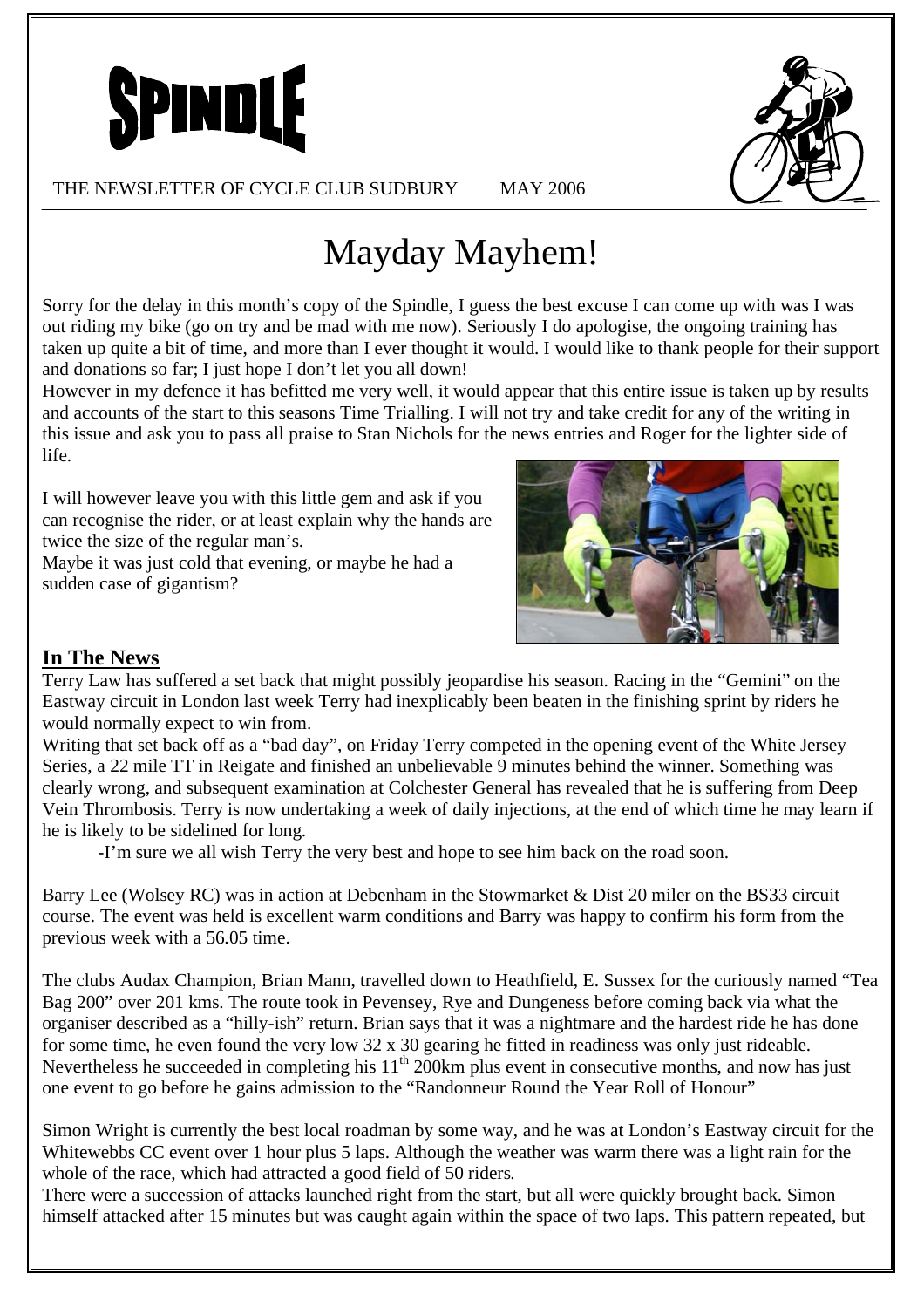



### THE NEWSLETTER OF CYCLE CLUB SUDBURY MAY 2006

unsuccessful attempts to get away continued until there were only 10 minutes of the race remaining when Kenny Baker (Colchester Rovers) and Kevin Chambers (API) finally got clear and gained 40 seconds. Simon bided his time until 4 laps to go and then launched his final effort up the main drag, jumping clear of the field and getting across to the leading pair with 3 laps to go. He then sat on until the final 100 mtrs when he gave everything in the sprint to the line to win by 2 bike-lengths, with Kevin Chambers 2nd and Kenny Baker 3rd. Simon has now won both his starts this year (last year he won 5 from 6) and will next be in action in the LVRC National Championships at the end of May.

It's not only on the bike that CC Sudbury members are active. The club had two members running in the London Marathon. Barbara Law is an old hand at this event, but her preparation was somewhat disrupted this year and she was therefore satisfied with her 3 hr 57 minute time. For Rob Davies it was his first attempt at the distance and he ran a very creditable 4. 08. Rob had been hoping to go sub 4 hours but paid for starting just a little to fast. Well done to them both.

On a very cold and windy Saturday morning Len Finch travelled to the E3 course in Cambridge for the University CC's 10 miler. The cross wind was a real nuisance for most of the way round, and especially so over the infamous A14 hill, and Len finished with his slowest time in a long while when recording a disappointing 30. 21. To make matters worse, and send Len home in a bad mood, the organisers had not provided any refreshments and the "result board" was a pathetic couple of A4 sheets pinned to the wall. Riders really do deserve better and organisers who apparently just can't be bothered do the sport no credit at all. The feeling of camaraderie that generally exists around the Result Board, when riders gather, tea in hand, to compare performances, is an essential element in the long traditions of the sport.

Jay Hunter was in action twice over the weekend at London's Eastway circuit. On Saturday in the ECCA Festival road race over 32 laps he did a creditable ride to finish in the main bunch. Jay fared a little better on Sunday in the Ciclos Uno "All Categories" race over 1 hour + 5 laps. In a physical race where he constantly attempted to get a break, he was still in contention as the race entered its final phase. There was considerable pushing and shoving coming out of the last corner and Jay did well to take  $5<sup>th</sup>$  place in a hotly contested sprint for the line. The local Evening TT Series will be without Jay for a few weeks now as he will be competing at Eastway in the Thursday "Handicap" League.

# **Evening Point Series.**

# *20th April 2006 – Lavenham 10*

CC Sudbury's Evening Points Series got underway for the 2006 season on a cool evening with a light swirling wind that always seemed to be a slight hindrance and never any help. Consequently there were one or two slightly disappointed riders among the 20 starters at the end of the evening, but the good news for everyone is that they will all go a minute or two quicker once the evenings warm up.

Once again Ben Mickleburgh (Team Tri Uk) was the evenings fastest rider with an excellent 24.35, with the home clubs Doz Bree (25.56) and James Rush (26.10) taking the minor places. More than 20 years ago Viv Marsh was a very useful "Junior" roadman. Now aged 40 he has started back again and showed how well his winter work has gone by taking a very fine  $5<sup>th</sup>$  place with 27.21.

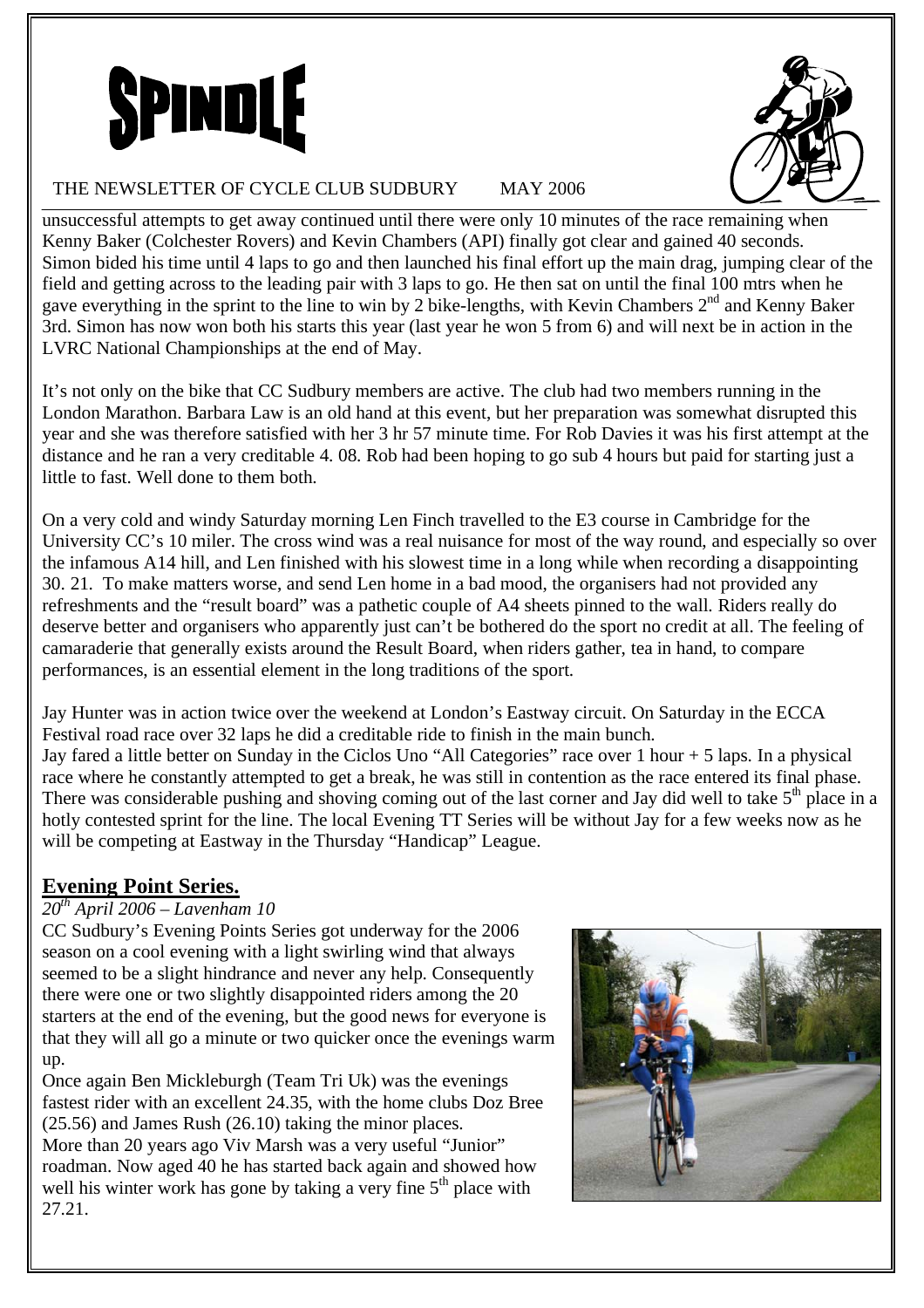# SPINDLE



### THE NEWSLETTER OF CYCLE CLUB SUDBURY MAY 2006

| 1  | <b>Ben Mickleburgh</b> | Tri UK    | 24.35 |
|----|------------------------|-----------|-------|
| 2  | Doz Bree               | CCS       | 25.56 |
| 3  | James Rush             |           | 26.10 |
| 4  | <b>Jay Hunter</b>      | Interbike | 26.27 |
| 5  | Viv Marh               |           | 27.21 |
| 6  | Brian Mann             |           | 28.05 |
| 7  | <b>Steve Mayes</b>     | Interbike | 28.09 |
| 8  | Chris Byford           |           | 28.10 |
| 9  | Alan Wiseman           |           | 28.15 |
|    | Stewart Kirk           |           | 28.15 |
| 11 | Nik Ritchie*           |           | 28.40 |
| 12 | Andy Elderfield        | Glendene  | 29.03 |
| 13 | Nick Baker*            |           | 29.18 |
| 14 | <b>Mark Gentry</b>     |           | 29.28 |
| 15 | Dean Cross             |           | 30.09 |
| 16 | Roger Rush             |           | 30.41 |
| 17 | Gordon Griggs          |           | 31.22 |
| 18 | Rob Weaver             |           | 32.31 |
| 19 | John Steed             |           | 34.15 |
| 20 | Andy Rogers            |           | 35.10 |

\*New Members

## *27th April 2006 – Brent Eleigh*

A much kinder evening greeted riders for the second round of the CC Sudbury Evening Points Series.

This round was held on the very sporting Brent Eleigh course and tri-athlete Lee Bark, Stowmarket CC, showed everybody how to ride it when absolutely storming round to win in 18 min 31 seconds.

Ben Mickleburgh (Tri UK) has won on this course many times but found himself 33 seconds off the pace in taking second spot. Third place went to Adrian Pettit, also of Stowmarket CC, with 19.04 and the home club's Doz Bree finished in fourth place a further 49 seconds back.

Of the 29 riders who faced the starter, no fewer than 8 improved to earn performance points with Graham White (21.28) leading the way with 98. Last weeks pace setters James Rush, Stewart Kirk and Doz Bree were also scorers this week to further enhance

### **Current Standings So Far:** Position in the table.

|                | <b>Stewart Kirk</b> | 158 |
|----------------|---------------------|-----|
| $\overline{2}$ | <b>James Rush</b>   | 102 |
| 3              | <b>Graham White</b> | 98  |
| 4              | Doz Bree            | 90  |
| 5              | <b>Rob Weaver</b>   | 70  |
| 6              | <b>Mark Gentry</b>  | 63  |
| 7              | Gordon Griggs       | 55  |
| 8              | Hugo Gladstone      | 38  |

| 1              | <b>Lee Bark</b>        | <b>Stowm&amp;Dist</b> | 18.31 |
|----------------|------------------------|-----------------------|-------|
| $\overline{c}$ | Ben Mickleburgh        | Tri UK                | 19.04 |
| 3              | <b>Adrian Pettitt</b>  | Stowm&Dist            | 19.44 |
| $\overline{4}$ | Doz Bree               |                       | 20.23 |
| 5              | Jason Everett          | Stowm&Dist            | 20.25 |
| 6              | Jay Hunter             | Interbike             | 20.49 |
| 7              | <b>James Rush</b>      |                       | 20.51 |
| 8              | Hugo Gladstone         |                       | 21.17 |
| 9              | <b>Steve Mayes</b>     | Interbike             | 21.23 |
| 10             | Graham White           |                       | 21.28 |
| 11             | Chris Byford           | Haverhill             | 21.41 |
| 12             | Andy Elderfield        | Glendene              | 21.55 |
| 13             | <b>Viv Marsh</b>       |                       | 22.08 |
| 14             | Dave Terry             | Haverhill             | 22.15 |
| 15             | <b>Brian Mann</b>      |                       | 22.25 |
| 16             | Alan Wiseman           |                       | 22.34 |
| 17             | <b>Stewart Kirk</b>    |                       | 22.35 |
| 18             | Graham White           | ITC                   | 22.43 |
| 19             | Nick Baker             |                       | 22.57 |
| 20             | Rob Harman             |                       | 22.58 |
| 21             | <b>Mark Gentry</b>     |                       | 23.04 |
| 22             | Dean Cross             |                       | 23.36 |
| 23             | Gordon Griggs          |                       | 23.53 |
| 24             | <b>Nick Ritchie</b>    |                       | 23.55 |
| 25             | Roger Rush             |                       | 23.58 |
| 26             | <b>Rob Weaver</b>      |                       | 24.06 |
| 27             | <b>James Goldstraw</b> | ACU                   | 25.00 |
| 28             | John Steed             |                       | 26.39 |
| 29             | <b>Andy Rogers</b>     |                       | 26.41 |